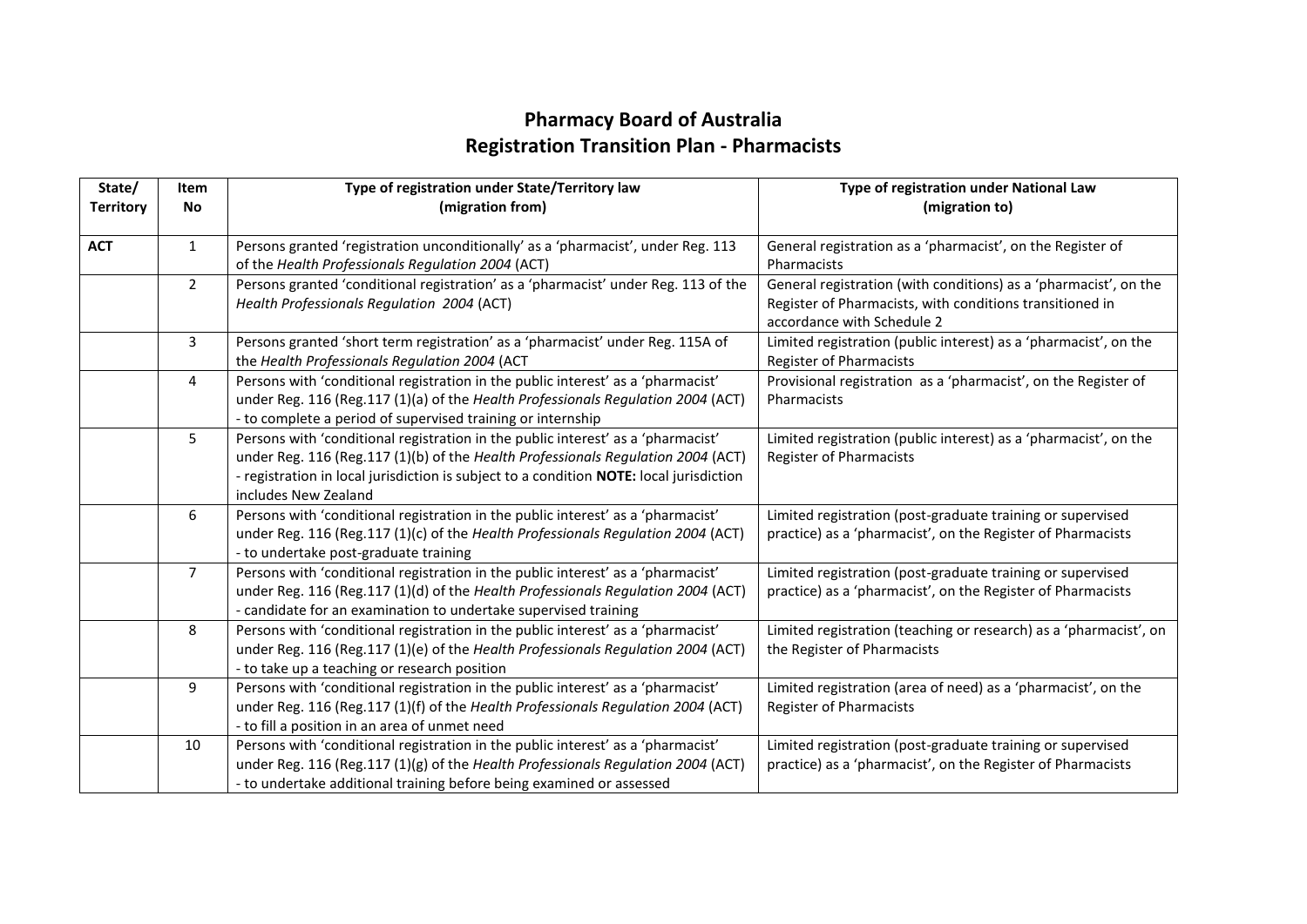| State/           | Item      | Type of registration under State/Territory law                                                              | Type of registration under National Law                                       |
|------------------|-----------|-------------------------------------------------------------------------------------------------------------|-------------------------------------------------------------------------------|
| <b>Territory</b> | <b>No</b> | (migration from)                                                                                            | (migration to)                                                                |
|                  |           |                                                                                                             |                                                                               |
|                  | 11        | Persons with 'conditional registration in the public interest' as a 'pharmacist'                            | Limited registration (public interest) as a 'pharmacist', on the              |
|                  |           | under Reg. 116 (Reg.117 (1)(h) of the Health Professionals Regulation 2004 (ACT)                            | <b>Register of Pharmacists</b>                                                |
|                  |           | - limited competence and registration required in the public interest                                       |                                                                               |
|                  | 12        | Individuals granted 'conditional registration for unapproved qualifications', as a                          | Limited registration (public interest) as a 'pharmacist', on the              |
|                  |           | 'pharmacist' under Clause 5.10 of Schedule 5 of the Health Professionals                                    | <b>Register of Pharmacists</b>                                                |
|                  | 13        | Regulation 2004 (ACT)<br>Individuals granted 'conditional registration for pharmacists who want to teach',  | Limited registration (teaching or research) as a 'pharmacist', on             |
|                  |           | as a 'pharmacist' under Clause 5.11 of Schedule 5 of the Health Professionals                               | the Register of Pharmacists                                                   |
|                  |           | Regulation 2004 (ACT)                                                                                       |                                                                               |
|                  | 14        | Individuals granted 'conditional registration for non-practising' as a 'pharmacist'                         | Non-practising registration as a 'pharmacist', on the Register of             |
|                  |           | under Clause 5.12 of Schedule 5 of the Health Professionals Regulation 2004                                 | Pharmacists                                                                   |
|                  |           | (ACT).                                                                                                      |                                                                               |
|                  | 15        | Individuals with 'unapproved qualifications' granted 'conditional registration'                             | Limited registration (post-graduate training or supervised                    |
|                  |           | under Clause 5.10(1) of Schedule 5 of the Health Professionals Regulation 2004                              | practice) as a 'pharmacist', on the Register of Pharmacists                   |
|                  |           | (ACT) to undertake further education or training, or undergo a period of practice                           |                                                                               |
|                  |           | under supervision                                                                                           |                                                                               |
|                  | 16        | Individuals with 'unapproved qualifications' granted 'conditional registration'                             | Limited registration (post-graduate training or supervised                    |
|                  |           | under Clause 5.10 of Schedule 5 of the Health Professionals Regulation 2004                                 | practice) as a 'pharmacist', on the Register of Pharmacists                   |
|                  |           | (ACT) to undertake further education or training                                                            |                                                                               |
|                  | 17        | Corporations granted 'registration' either conditionally or unconditionally under                           | Nil registration                                                              |
|                  |           | s.37 of the Health Professionals Act 2004                                                                   |                                                                               |
| <b>NSW</b>       | 18        | Persons granted 'full registration' as a 'pharmacist' under s.11 of the Pharmacy                            | General registration as a 'pharmacist', on the Register of                    |
|                  | 19        | Practice Act 2006 (NSW)<br>Persons granted 'supervised registration' as a 'pharmacist' (registration during | Pharmacists<br>Provisional registration as a 'pharmacist', on the Register of |
|                  |           | internship), under s.13 of the Pharmacy Practice Act 2006 (NSW) - (to gain                                  | Pharmacists                                                                   |
|                  |           | practical experience in pharmacy required for full registration)                                            |                                                                               |
|                  | 20        | Persons granted 'provisional registration' as a 'pharmacist' under s.14 of the                              | Limited registration (public interest) as a 'pharmacist', on the              |
|                  |           | Pharmacy Practice Act 2006 (NSW)                                                                            | <b>Register of Pharmacists</b>                                                |
|                  | 21        | Persons granted 'temporary registration' as a 'pharmacist' under s.15 of the                                | Limited registration (teaching or research) as a 'pharmacist', on             |
|                  |           | Pharmacy Practice Act 2006 (NSW) to enable the persons to carry out                                         | the Register of Pharmacists                                                   |
|                  |           | educational or research activities                                                                          |                                                                               |
| <b>NT</b>        | 22        | Persons granted 'registration without conditions' under s.27 of the Health                                  | General registration as a 'pharmacist', on the Register of                    |
|                  |           | Practitioners Act 2004 (NT), in the category of health care practice of 'pharmacy'                          | Pharmacists                                                                   |
|                  |           | as a 'pharmacist'                                                                                           |                                                                               |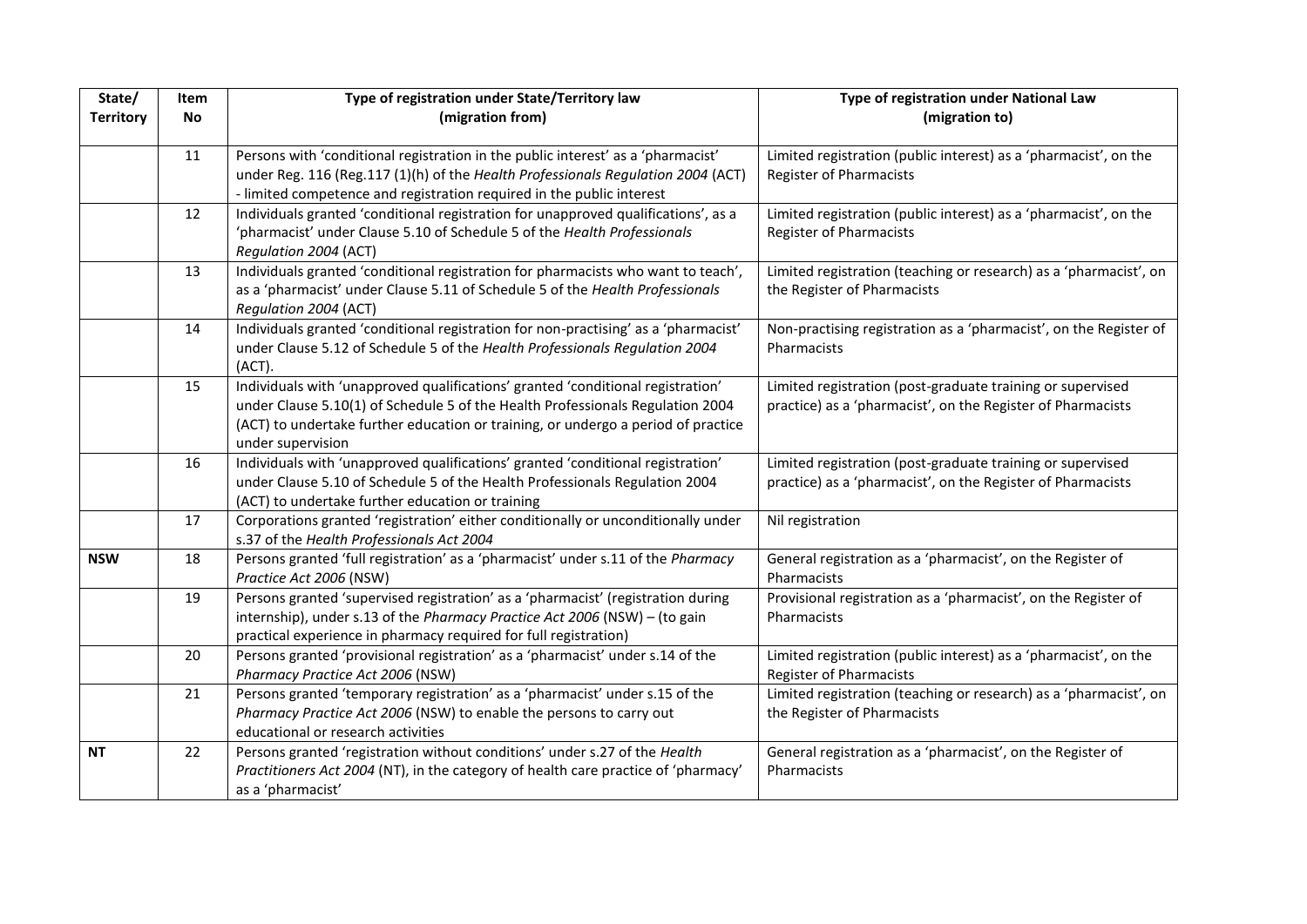| State/<br><b>Territory</b> | Item<br>No | Type of registration under State/Territory law<br>(migration from)                                                                                       | Type of registration under National Law<br>(migration to)                                                                 |
|----------------------------|------------|----------------------------------------------------------------------------------------------------------------------------------------------------------|---------------------------------------------------------------------------------------------------------------------------|
|                            |            |                                                                                                                                                          |                                                                                                                           |
|                            | 23         | Persons granted 'registration subject to conditions' under s.27 of the Health                                                                            | Provisional registration as a 'pharmacist', on the Register of                                                            |
|                            |            | Practitioners Act 2004 (NT), in the category of health care practice of 'pharmacy'                                                                       | Pharmacists, with conditions transitioned in accordance with                                                              |
|                            |            | as a 'pharmacist', to enable completion of a pharmacy internship                                                                                         | Schedule 2                                                                                                                |
|                            | 24         | Persons granted 'registration subject to conditions' under s.27 of the Health                                                                            | General registration (with conditions) as a 'pharmacist', on the                                                          |
|                            |            | Practitioners Act 2004 (NT), in the category of health care practice of 'pharmacy'                                                                       | Register of Pharmacists, with conditions transitioned in                                                                  |
|                            |            | as a 'pharmacist' - (those not captured by Item 24 above)                                                                                                | accordance with Schedule 2                                                                                                |
|                            | 25         | Persons granted 'interim registration' under s.23 of the Health Practitioners Act                                                                        | Limited registration (public interest) as a 'pharmacist' on the                                                           |
|                            |            | 2004 (NT), in the category of health care practice of 'pharmacy' as a 'pharmacist'                                                                       | <b>Register of Pharmacists</b>                                                                                            |
| Qld                        | 26         | Persons granted 'general registration' under s.55 of the Pharmacists Registration                                                                        | General registration as a 'pharmacist', on the Register of                                                                |
|                            |            | Act 2001 (Qld)                                                                                                                                           | Pharmacists                                                                                                               |
|                            | 27         | Persons granted 'provisional general registration' under s.64 of the Pharmacists                                                                         | General registration as a 'pharmacist', on the Register of                                                                |
|                            |            | Registration Act 2001 (Qld) - (program completed, awaiting conferral of                                                                                  | Pharmacists                                                                                                               |
|                            |            | qualification)                                                                                                                                           |                                                                                                                           |
|                            | 28         | Persons granted 'provisional general registration' under s.64 of the Pharmacists                                                                         | Limited registration (public interest) as a 'pharmacist', on the                                                          |
|                            |            | Registration Act 2001 (Qld) - (awaiting meeting of Board)                                                                                                | Register of Pharmacists                                                                                                   |
|                            | 29         | Persons granted 'special purpose registration' under s.104(a) of the Pharmacists<br>Registration Act 2001 (Qld), to study or train at postgraduate level | Limited registration (post-graduate training or supervised<br>practice) as a 'pharmacist', on the Register of Pharmacists |
|                            | 30         | Persons granted 'special purpose registration' under s.104(b), (c), or (d) of the                                                                        | Limited registration (teaching or research) as a 'pharmacist', on                                                         |
|                            |            | Pharmacists Registration Act 2001 (Qld), to teach, engage in research, or give                                                                           | the Register of Pharmacists                                                                                               |
|                            |            | clinical demonstrations                                                                                                                                  |                                                                                                                           |
|                            | 31         | Persons granted 'short-term registration' (general or special purpose) under                                                                             | Limited registration (public interest) as a 'pharmacist', on the                                                          |
|                            |            | s.124A of the Pharmacists Registration Act 2001 (Qld)                                                                                                    | <b>Register of Pharmacists</b>                                                                                            |
| <b>SA</b>                  | 32         | Persons granted 'registration' on the register of pharmacists under s.26(1) of the                                                                       | General registration as a 'pharmacist', on the Register of                                                                |
|                            |            | Pharmacy Practice Act 2007 (SA) and issued a practising certificate under section                                                                        | Pharmacists                                                                                                               |
|                            |            | 32 without conditions under section 33                                                                                                                   |                                                                                                                           |
|                            | 33         | Persons granted 'registration' on the register of pharmacists under s.26(1) of the                                                                       | General registration as a 'pharmacist', on the Register of                                                                |
|                            |            | Pharmacy Practice Act 2007 (SA) and issued a practising certificate under section                                                                        | Pharmacists, with conditions transitioned in accordance with                                                              |
|                            |            | 32 with conditions under section 33                                                                                                                      | Schedule 2                                                                                                                |
|                            | 34         | Persons granted 'registration' on the register of pharmacists under s.26(1) of the                                                                       | Non-practising registration as a 'pharmacist', on the Register of                                                         |
|                            |            | Pharmacy Practice Act 2007 (SA) but who do not hold a practising certificate                                                                             | Pharmacists                                                                                                               |
|                            |            | under section 32                                                                                                                                         |                                                                                                                           |
|                            | 35         | Persons granted 'provisional registration' on the register of pharmacists under                                                                          | Limited registration (public interest) as a 'pharmacist', on the                                                          |
|                            |            | s.28 of the Pharmacy Practice Act 2007 (SA) - (until determined by the Board)                                                                            | <b>Register of Pharmacists</b>                                                                                            |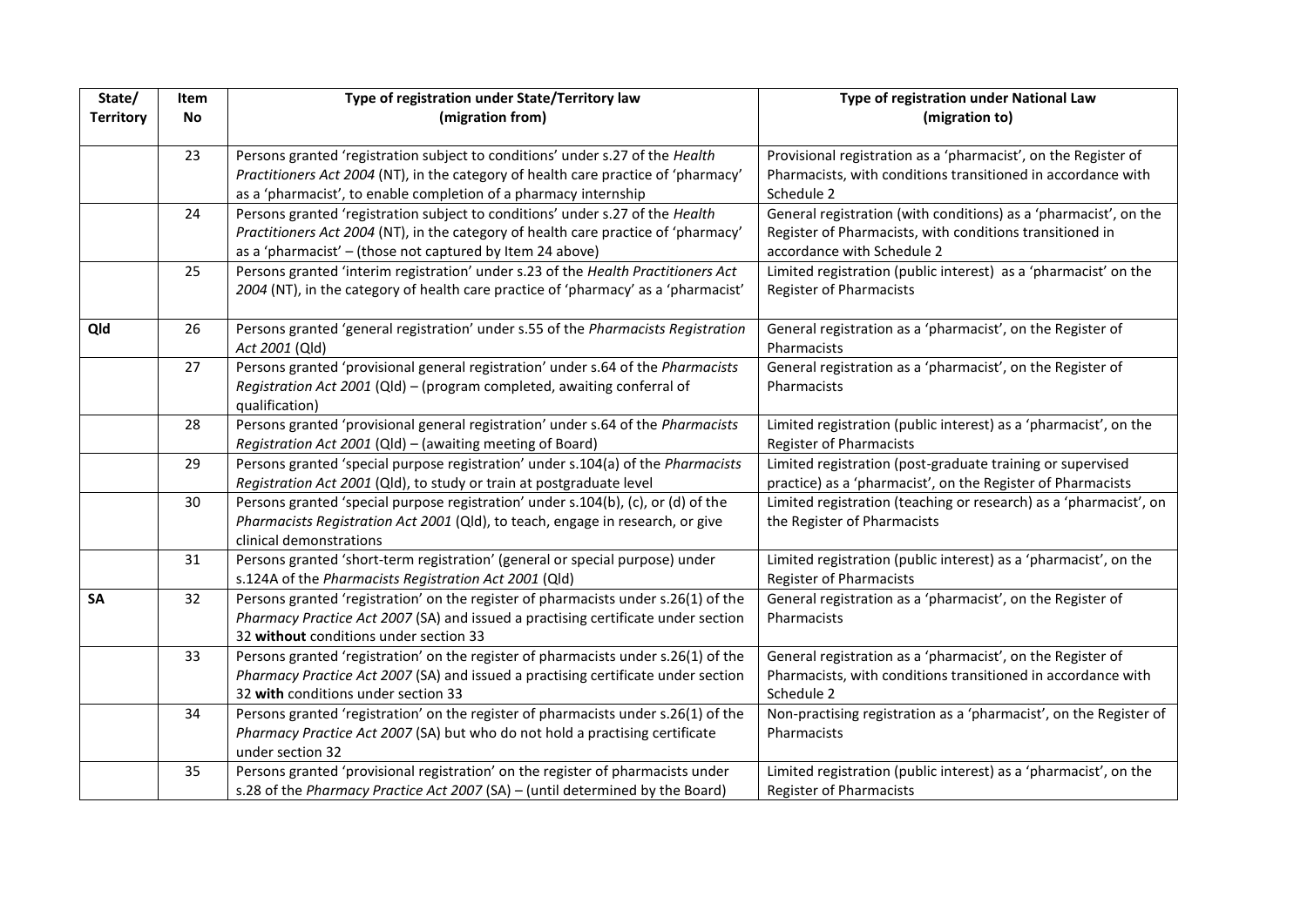| State/           | Item      | Type of registration under State/Territory law                                        | Type of registration under National Law                           |
|------------------|-----------|---------------------------------------------------------------------------------------|-------------------------------------------------------------------|
| <b>Territory</b> | <b>No</b> | (migration from)                                                                      | (migration to)                                                    |
|                  |           |                                                                                       |                                                                   |
|                  | 36        | Persons granted 'limited registration' on the register of pharmacists under           | Provisional registration as a 'pharmacist', on the Register of    |
|                  |           | s.26(2)(d)(i) of the Pharmacy Practice Act 2007 (SA) - to do whatever is necessary    | Pharmacists                                                       |
|                  |           | to become eligible for full registration                                              |                                                                   |
|                  | 37        | Persons granted 'limited registration' on the register of pharmacists under           | Limited registration (teaching or research) as a 'pharmacist', on |
|                  |           | s.26(2)(d)(ii) of the Pharmacy Practice Act 2007 (SA) to teach or do research         | the Register of Pharmacists                                       |
|                  | 38        | Persons granted 'limited registration' on the register of pharmacists under           | Limited registration (post-graduate training or supervised        |
|                  |           | s.26(2)(d)(ii) of the Pharmacy Practice Act 2007 (SA) to undertake study in the       | practice) as a 'pharmacist', on the Register of Pharmacists       |
|                  |           | State                                                                                 |                                                                   |
|                  | 39        | Persons granted 'limited registration' on the register of pharmacists under           | Limited registration (area of need) as a 'pharmacist', on the     |
|                  |           | s.26(2)(d)(iii) of the Pharmacy Practice Act 2007 (SA) - to practise in a part of the | <b>Register of Pharmacists</b>                                    |
|                  |           | State or at a place that the Minister and the Board consider is in urgent need of     |                                                                   |
|                  |           | the services of a pharmacist                                                          |                                                                   |
|                  | 40        | Persons granted 'limited registration' on the register of pharmacists under           | Limited registration (public interest) as a 'pharmacist', on the  |
|                  |           | s.26(2)(e) of the Pharmacy Practice Act 2007 (SA) - otherwise in the public           | <b>Register of Pharmacists</b>                                    |
|                  |           | interest                                                                              |                                                                   |
| Tas              | 41        | Persons granted 'registration unconditionally' as a 'pharmacist' under s.27 of the    | General registration as a 'pharmacist', on the Register of        |
|                  |           | Pharmacists Registration Act 2001 (Tas)                                               | Pharmacists                                                       |
|                  | 42        | Persons granted 'registration subject to conditions' as a 'pharmacist', under s.27    | General registration (with conditions) as an 'pharmacist', on     |
|                  |           | of the Pharmacists Registration Act 2001 (Tas)                                        | the Register of Pharmacists, with conditions transitioned in      |
|                  |           |                                                                                       | accordance with Schedule 2                                        |
|                  | 43        | Persons granted 'interim registration' as a 'pharmacist' under s.24 of the            | Limited registration (public interest) as a 'pharmacist', on the  |
|                  |           | Pharmacists Registration Act 2001 (Tas)                                               | <b>Register of Pharmacists</b>                                    |
| Vic              | 44        | Persons granted 'general registration' as a 'pharmacist' on the Register of           | General registration as a 'pharmacist', on the Register of        |
|                  |           | Pharmacists, under s.6 of the Health Professions Registration Act 2005 (Vic)          | Pharmacists                                                       |
|                  | 45        | Persons granted 'specific registration' as a 'pharmacist' on the Register of          | Limited registration (teaching or research) as a 'pharmacist', on |
|                  |           | Pharmacists under s.7(1)(a) of the Health Professions Registration Act 2005 (Vic),    | the Register of Pharmacists                                       |
|                  |           | to fill a teaching or research position                                               |                                                                   |
|                  | 46        | Persons granted 'specific registration' as a 'pharmacist' on the Register of          | Limited registration (public interest) as a 'pharmacist', on the  |
|                  |           | Pharmacists under s.7(1)(b) of the Health Professions Registration Act 2005 (Vic),    | <b>Register of Pharmacists</b>                                    |
|                  |           | to enable overseas applicant to exchange practice or provide locum services           |                                                                   |
|                  | 47        | Persons granted 'specific registration' as a 'pharmacist' on the Register of          | Limited registration (area of need) as a 'pharmacist', on the     |
|                  |           | Pharmacists under s.7(1)(c) of the Health Professions Registration Act 2005 (Vic),    | <b>Register of Pharmacists</b>                                    |
|                  |           | to meet an identified need                                                            |                                                                   |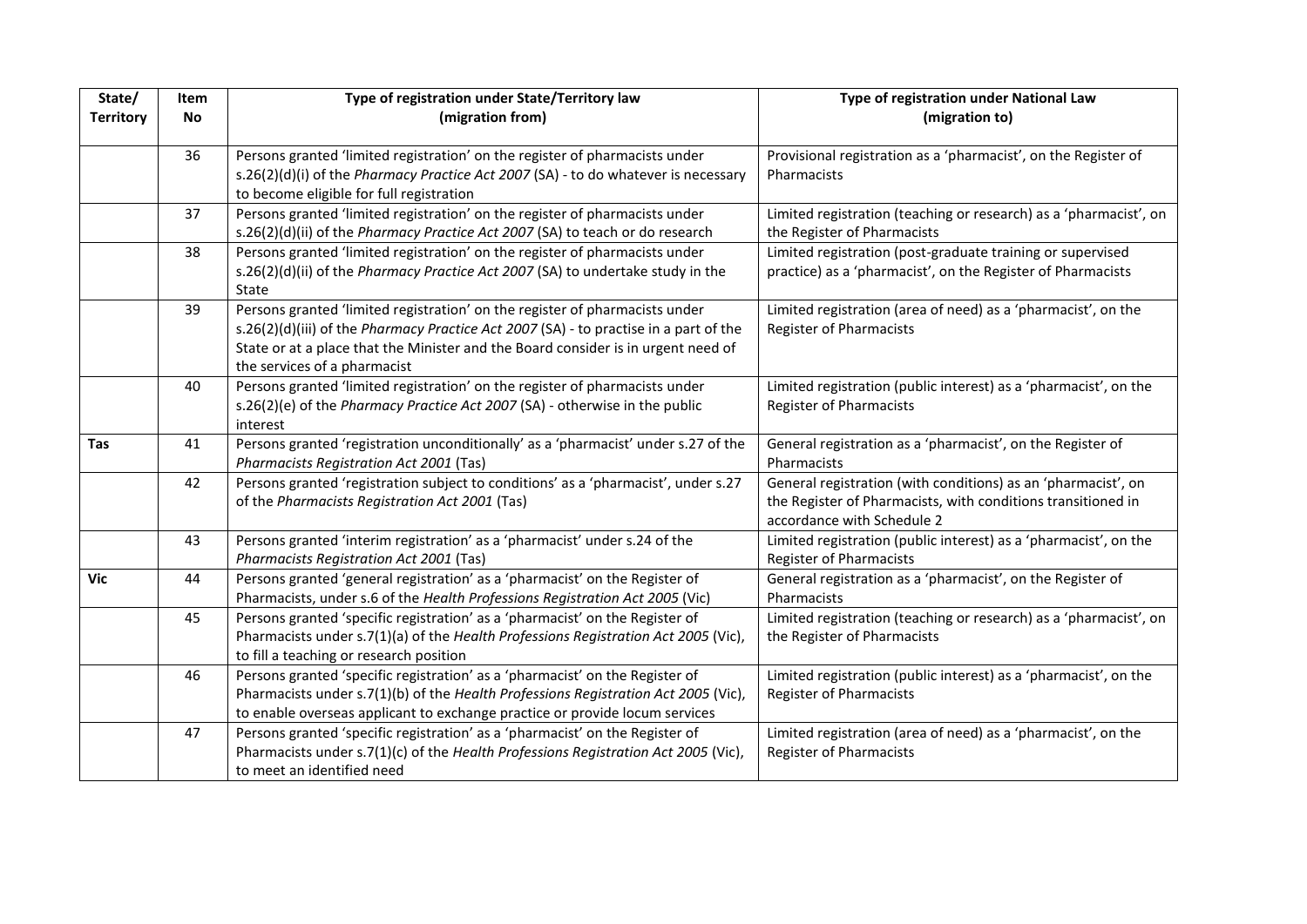| State/<br><b>Territory</b> | Item<br>No. | Type of registration under State/Territory law<br>(migration from)                                                                                                                                                                             | Type of registration under National Law<br>(migration to)                                          |
|----------------------------|-------------|------------------------------------------------------------------------------------------------------------------------------------------------------------------------------------------------------------------------------------------------|----------------------------------------------------------------------------------------------------|
|                            | 48          | Persons granted 'specific registration' as a 'pharmacist' on the Register of<br>Pharmacists under s.7(1)(d) of the Health Professions Registration Act 2005 (Vic),<br>to undertake supervised practice or training or training for examination | Limited registration (teaching or research) as a 'pharmacist', on<br>the Register of Pharmacists   |
|                            | 49          | Persons granted 'specific registration' as a 'pharmacist' on the Register of<br>Pharmacists under s.7(1)(e) of the Health Professions Registration Act 2005 (Vic),<br>to undertake limited practice in public interest                         | Limited registration (public interest) as a 'pharmacist', on the<br><b>Register of Pharmacists</b> |
|                            | 50          | Persons granted 'provisional registration' as a 'pharmacist' on the Register of<br>Pharmacists under s.9 of the Health Professions Registration Act 2005 (Vic)                                                                                 | Provisional registration as a 'pharmacist', on the Register of<br>Pharmacists                      |
|                            | 51          | Persons granted 'interim registration' under s.10 as a 'pharmacist' on the<br>Register of Pharmacists under the Health Professions Registration Act 2005 (Vic)                                                                                 | Limited registration (public interest) as a 'pharmacist', on the<br><b>Register of Pharmacists</b> |
|                            | 52          | Persons granted 'non-practising registration' under s.11 as a 'pharmacist' on the<br>Register of Pharmacists under the Health Professions Registration Act 2005 (Vic)                                                                          | Non-practising registration as a 'pharmacist', on the Register of<br>Pharmacists                   |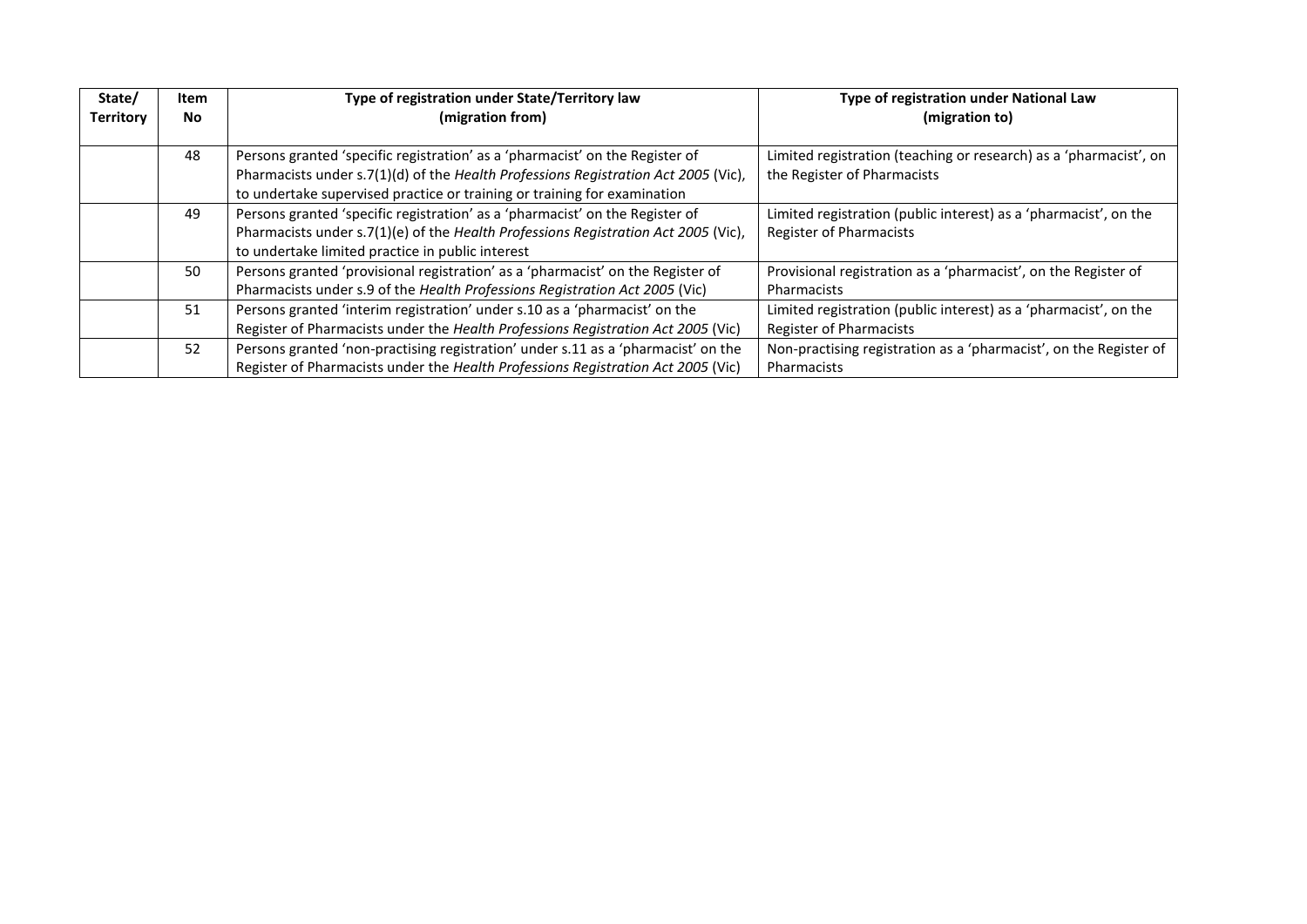## **Schedule 2**

**Pharmacy Board of Australia**

**Transition of pharmacists with conditions, limitations, agreements or undertakings on their registration**